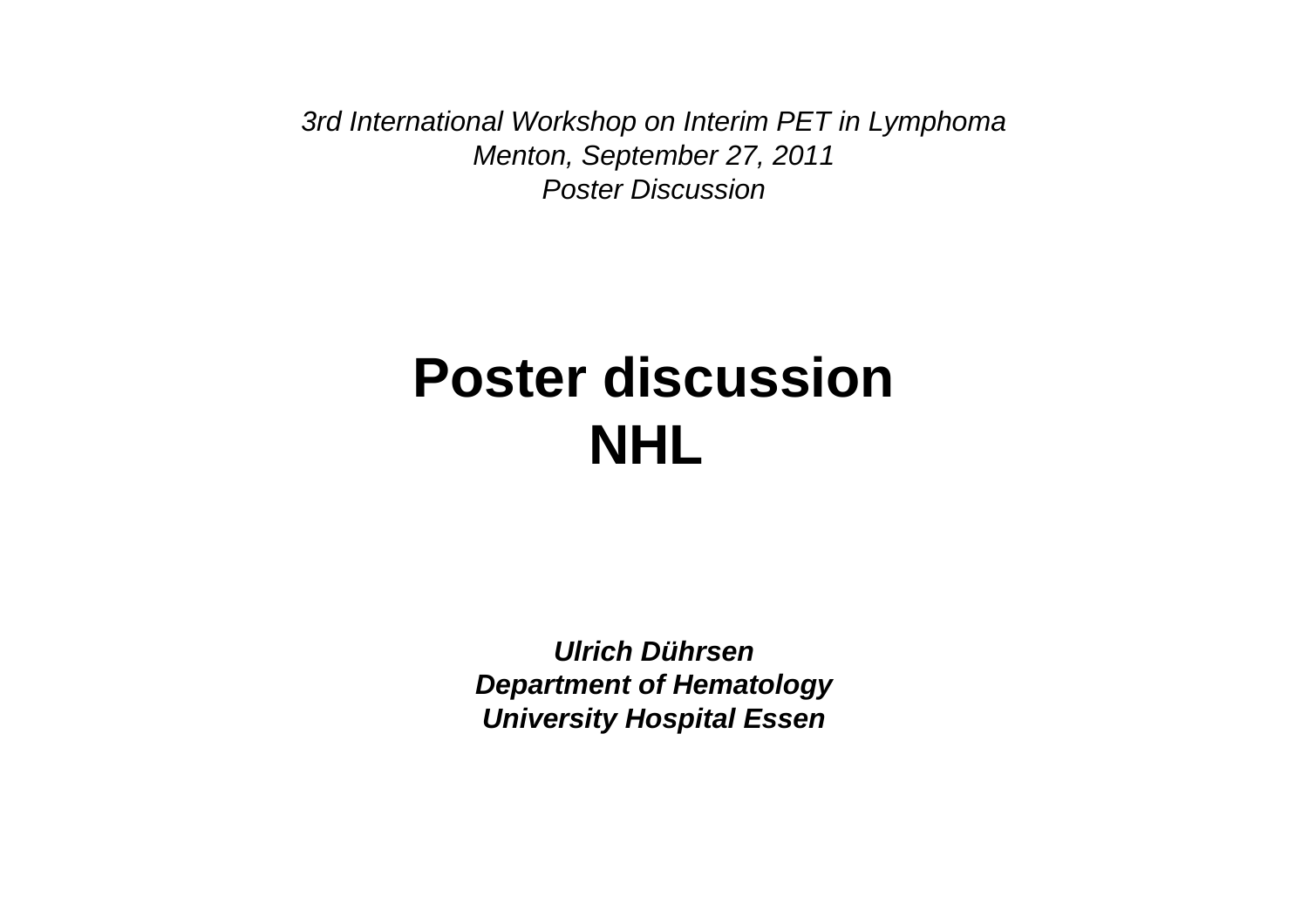#### Poster discussion - NHL

Clinically versus technically oriented studies

**16 abstracts on NHL**

7 clinically oriented studiesB102, B104, B107, B111, B112, B114, B115

9 technically oriented studiesB100, B101, B103, B105, B106, B108, B109, B110, B113

4 brief presentations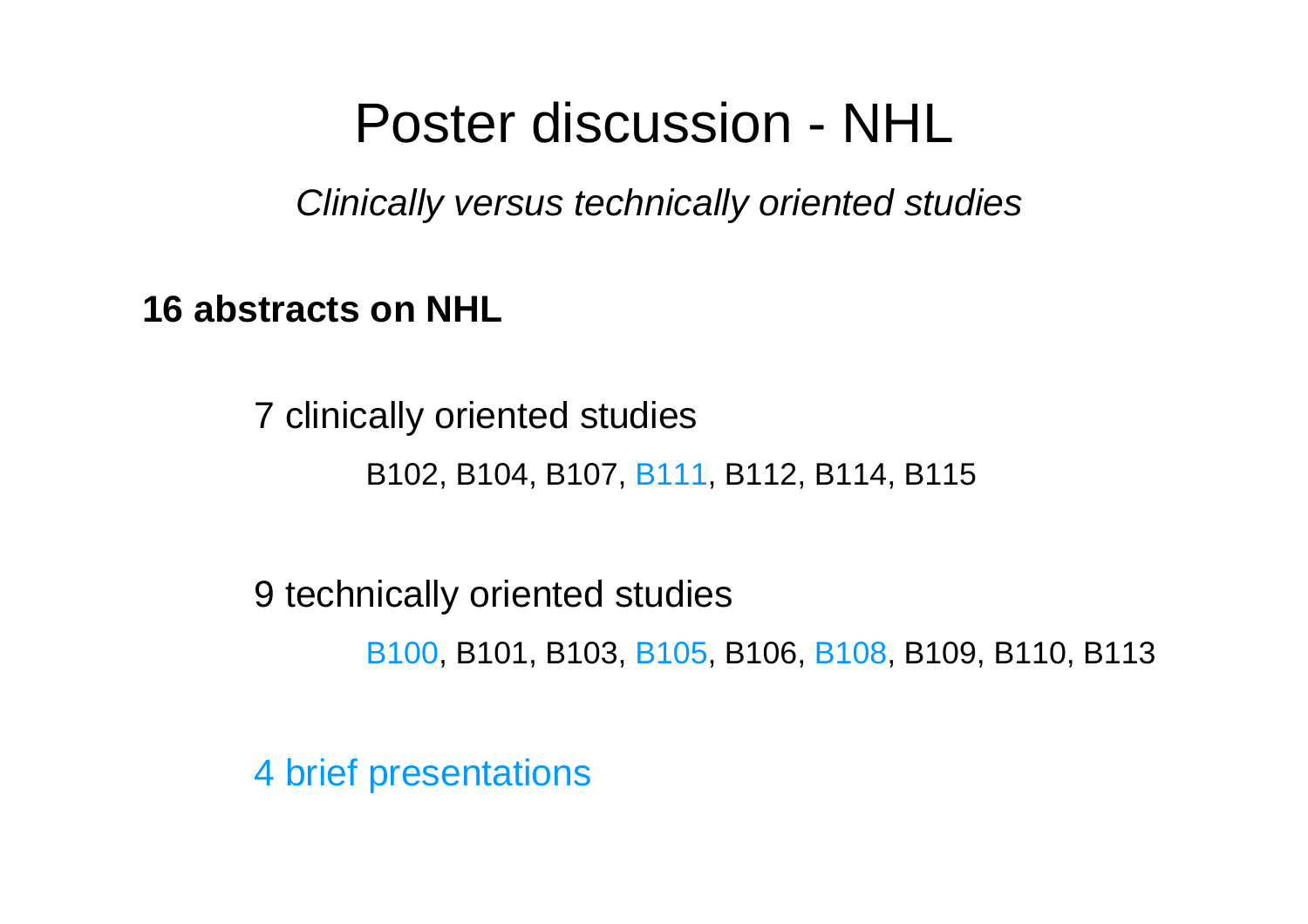# Poster discussion - NHL

Clinically oriented studies

#### **7 abstracts**

4 predictive value of interim PETB104, B112, B114, B107

- 2 interim PET-guided therapyB115, B102
- 1 interim PET combined with other prognostic markersB111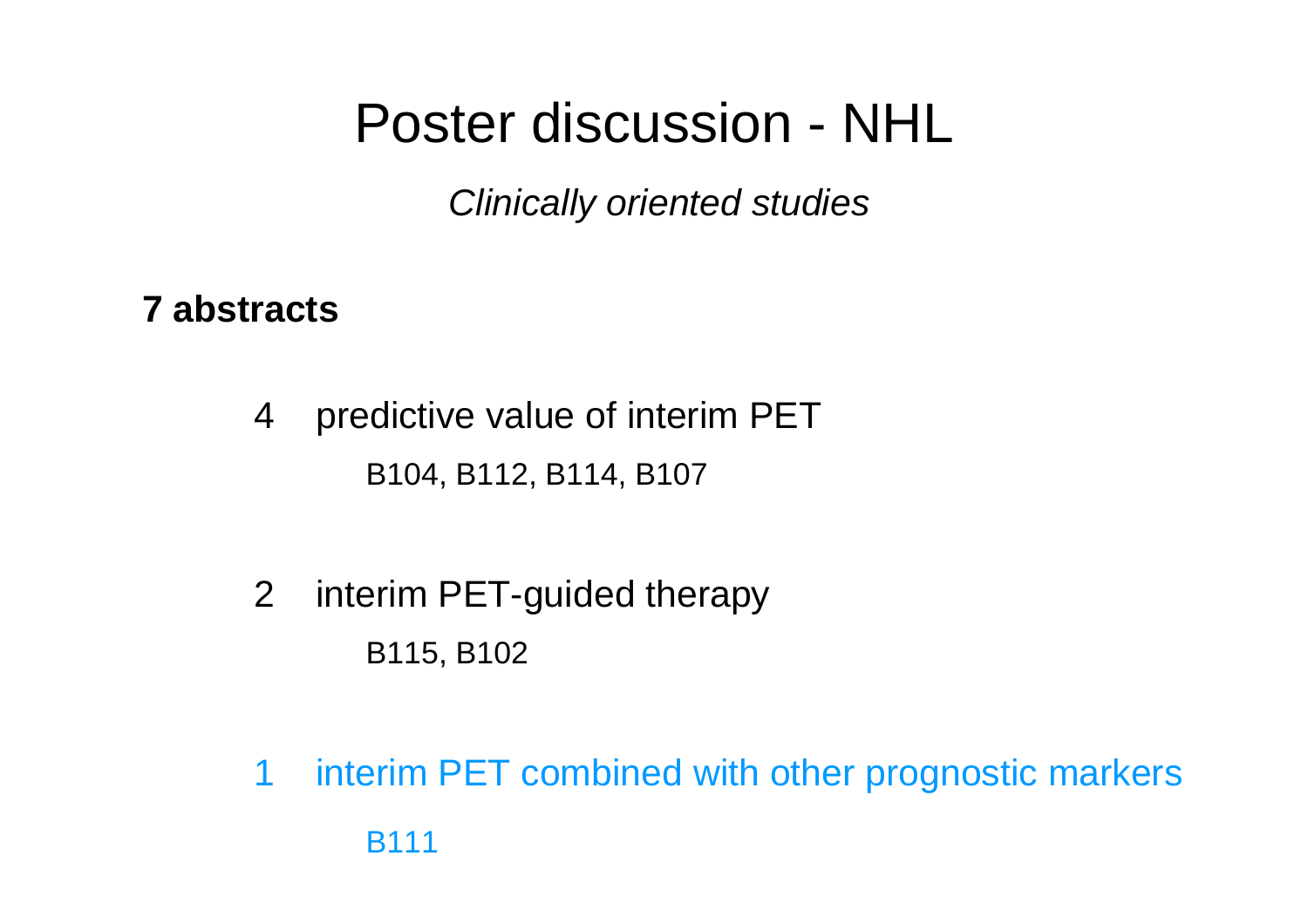B104: Pregno et al, Turin, Alessandria, Novara and Florence, Italy

| Entity:                      | <b>DLBCL</b>                             |            |                                           |
|------------------------------|------------------------------------------|------------|-------------------------------------------|
| <b>Patient selection:</b>    | <b>None</b>                              |            |                                           |
| No. of patients:             | 88, retrospective                        |            |                                           |
| Treatment:                   | $6 - 8 \times R$ -CHOP (± IFRT for bulk) |            |                                           |
| Interim PET:                 |                                          |            | PET2, PET3, PET4 (+ end-of-treatment PET) |
| Interval last chemo:         | 13 days                                  |            |                                           |
| <b>Method of evaluation:</b> | Deauville criteria                       |            |                                           |
| <b>Results:</b>              | No. (%) pts.                             | $2-vr-PFS$ |                                           |
| Interim PET negative         | 63 (72%)                                 | 85%        |                                           |
| Interim PET positive         | 25 (28%)                                 | 72%        | $p = 0.0475$                              |

Conclusions: Interim PET is not predictive of outcome.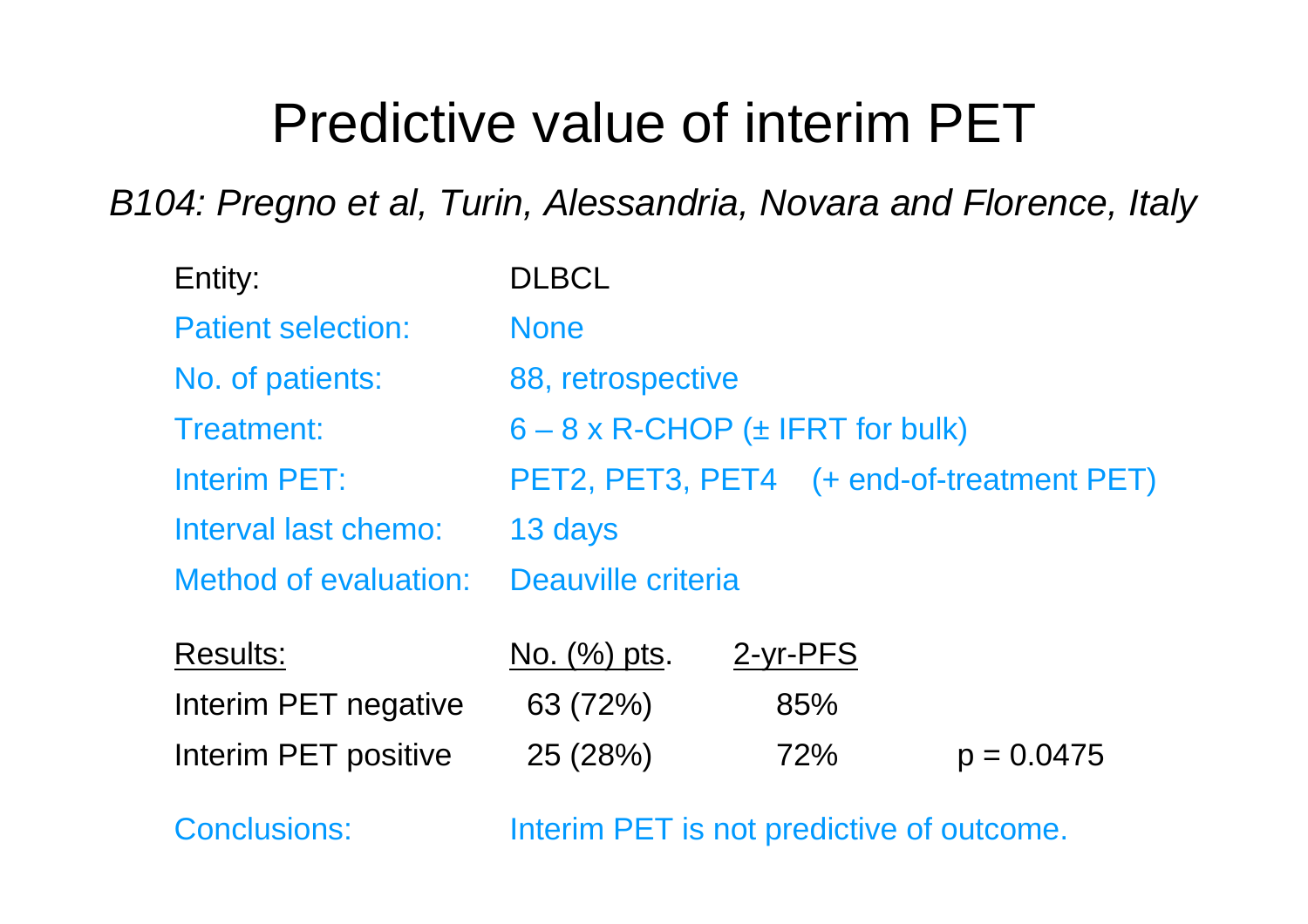B112: González-Barca et al, GEL/TAMO, Spain

| Entity:                   | <b>DLBCL</b>                               |  |
|---------------------------|--------------------------------------------|--|
| <b>Patient selection:</b> | $> 65$ years IPI 0-5, $< 65$ years IPI 0-2 |  |
| No. of patients:          | 69, prospective                            |  |
| Treatment:                | 6 x R-CHOP-14 (+ G-CSF)                    |  |
| <b>Interim PET:</b>       | PET2 (+ end-of-treatment PET)              |  |
| Interval last chemo:      | $10 - 14$ days                             |  |
| Method of evaluation:     | <b>Local evaluation</b>                    |  |
|                           |                                            |  |

| <b>Results:</b>      | No. $(\%)$ pts. | 29-mo-EFS |             |
|----------------------|-----------------|-----------|-------------|
| Interim PET negative | 34 (49%)        | $91\%$    |             |
| Interim PET positive | 35(51%)         | 64%       | $p = 0.025$ |

Conclusions: Interim PET is predictive of outcome.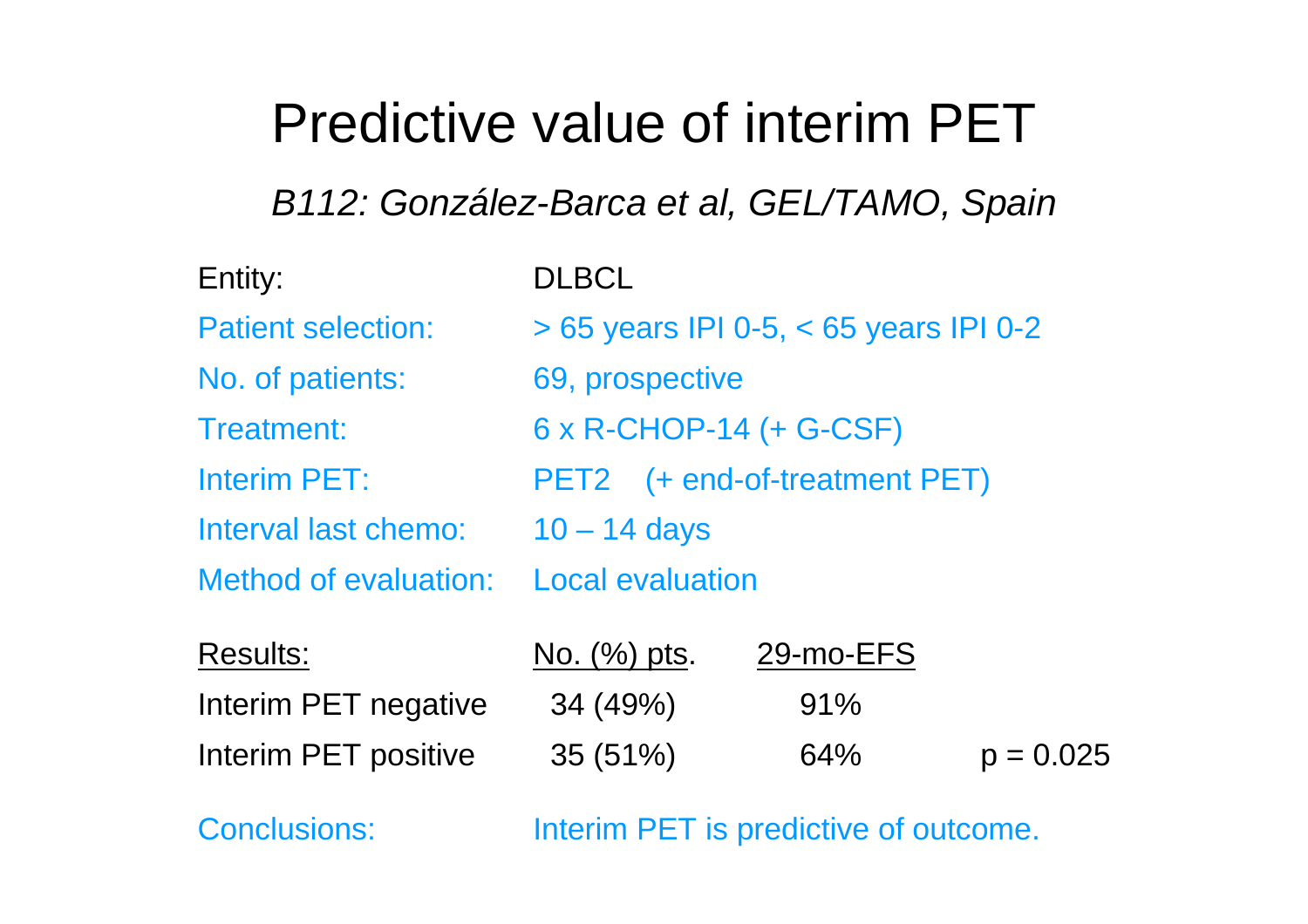B114: Avigdor et al, Tel-Hashomer, Israel

| Entity:                   | <b>PMBCL</b>                        |
|---------------------------|-------------------------------------|
| <b>Patient selection:</b> | <b>None</b>                         |
| No. of patients:          | 30, retrospective                   |
| Treatment:                | VACOPB, CHOP, R-VACOPB, R-CHOP      |
| Interim PET:              | Mid-treatment (after 6 weeks), PET3 |
| Interval last chemo:      | $7 - 21$ days                       |
| Method of evaluation:     | Juweid criteria                     |
|                           |                                     |

| Results:             | <u>No. (%) pts.</u> | 5-yr-PFS |             |
|----------------------|---------------------|----------|-------------|
| Interim PET negative | 16 (53%)            | 94%      |             |
| Interim PET positive | 14(47%)             | 57%      | $p = 0.015$ |

Conclusions: **Interim PET** is predictive of outcome. Rituximab renders VACOPB and CHOP equipotent.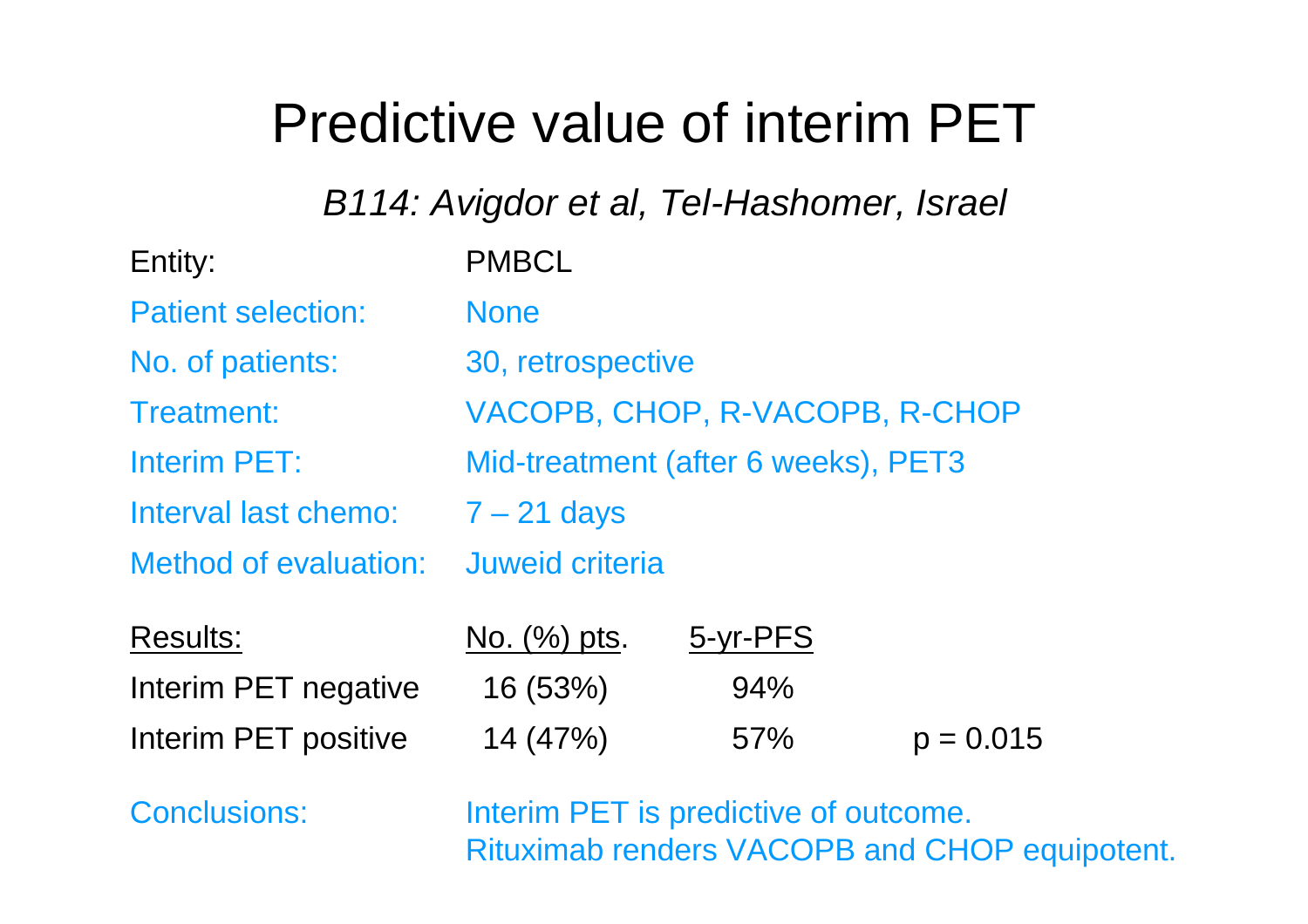B107: Izutsu et al, NKTSG, Japan

| Entity:                      | Extranodal NK/T-cell lymphoma, nasal type                |
|------------------------------|----------------------------------------------------------|
| <b>Patient selection:</b>    | Newly diagnosed stage IV or relapsed/refractory          |
| No. of patients:             | 16, retrospective                                        |
| Treatment:                   | $2 \times$ SMILE $\rightarrow$ SMILE / autoSCT / alloAST |
| Interim PET:                 | PET <sub>2</sub>                                         |
| Interval last chemo:         | $32(22 - 72 \text{ days})$                               |
| <b>Method of evaluation:</b> | Juweid criteria (central review)                         |
|                              |                                                          |

| <b>Results:</b>      | No. $(\%)$ pts. | <u>2-yr-PFS</u> |             |
|----------------------|-----------------|-----------------|-------------|
| Interim PET negative | 9 (56%)         | 62%             |             |
| Interim PET positive | 7(44%)          | 57%             | $p = 0.644$ |

Conclusions: PET-negative patients may do well without SCT.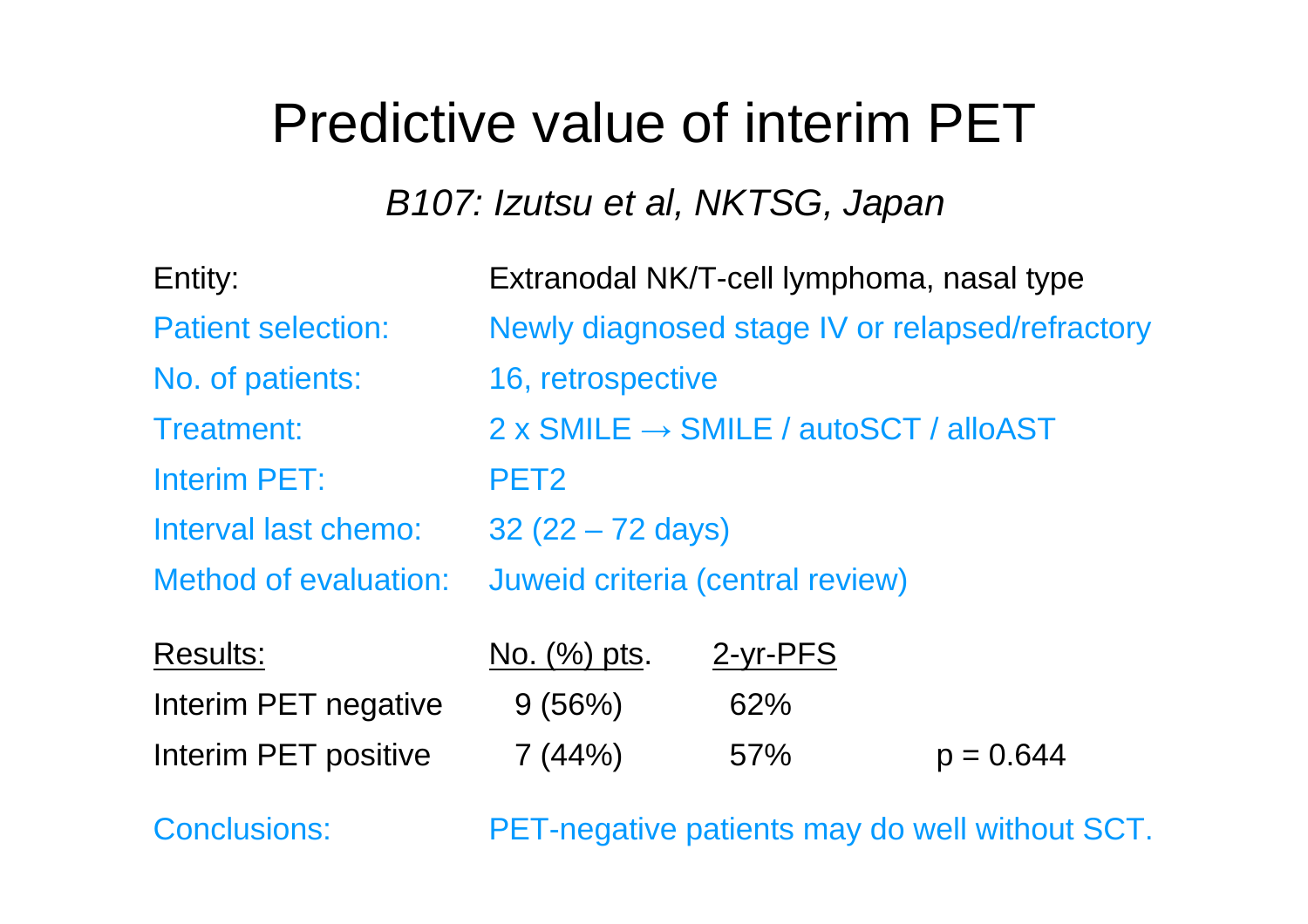# Interim PET-guided therapy

B115: Sehn et al, BC Cancer Agency, Canada

| Entity:<br><b>Patient selection:</b><br>No. of patients:<br>Treatment:                   | <b>DLBCL</b><br><b>None</b><br>84, prospective<br>$4 \times R$ -CHOP $\rightarrow 2 \times R$ -CHOP vs.<br>$4 \times R$ -ICE |
|------------------------------------------------------------------------------------------|------------------------------------------------------------------------------------------------------------------------------|
| <b>Interim PET:</b><br>Interval last chemo:<br>Method of evaluation:                     | PET4<br>$21 - 28$ days<br>Juweid criteria                                                                                    |
| <b>Results:</b><br>Interim PET negative<br>Interim PET positive<br>Interim PET indeterm. | 3-yr-PFS<br>No. (%) pts.<br>47 (56%)<br>27 (33%)<br>$~1.80\%$<br>$9(11\%)$                                                   |

Conclusions: Interim PET-based therapy is feasible.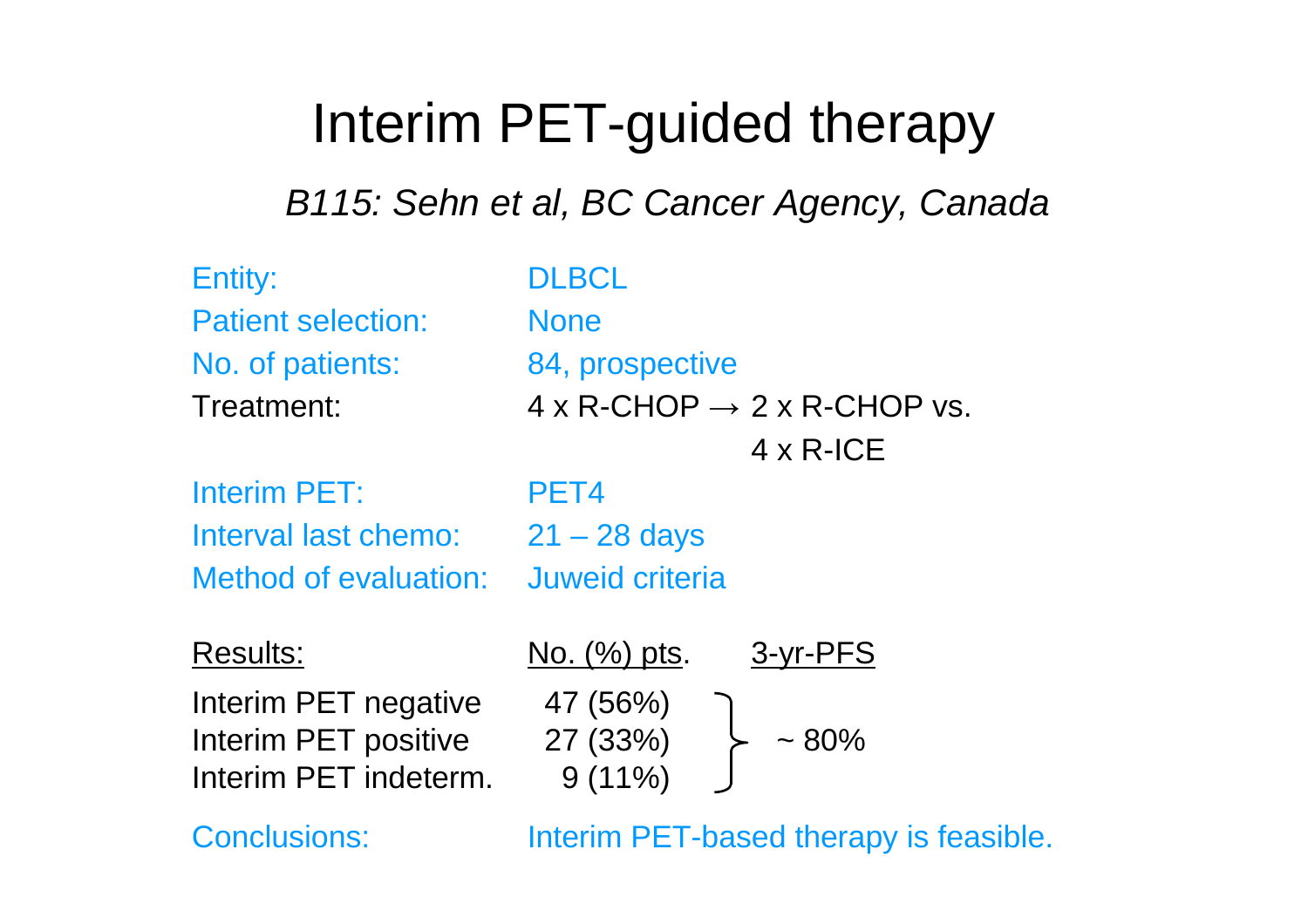# Interim PET-guided therapy

B102: Pardal et al, GEL/TAMO, Spain

| Entity:                   | <b>DLBCL</b>            |                                                               |                       |
|---------------------------|-------------------------|---------------------------------------------------------------|-----------------------|
| <b>Patient selection:</b> |                         | ≤ 65 years, aalPl ≥ 1, $\beta$ 2-MG $\uparrow$                |                       |
| No. of patients:          | 65, prospective         |                                                               |                       |
| Treatment:                |                         | $3 \times R$ -MegaCHOP $\rightarrow 3 \times R$ -MegaCHOP vs. |                       |
|                           |                         |                                                               | 2 x R-IFE + BEAM/ASCT |
| Interim PET:              | PET <sub>2</sub>        |                                                               |                       |
| Interval last chemo:      | $15 - 21$ days          |                                                               |                       |
| Method of evaluation:     | <b>Local evaluation</b> |                                                               |                       |
| <b>Results:</b>           | No. (%) pts.            | $2$ -yr-PFS                                                   |                       |
| Interim PET negative      | 36(55%)                 | $~1.80\%$                                                     |                       |
| Interim PET positive      | 29 (45%)                | $~1.80\%$                                                     | $p = 50.1$            |
|                           |                         |                                                               |                       |

Conclusions: Treatment deescalation in PET negative patients.